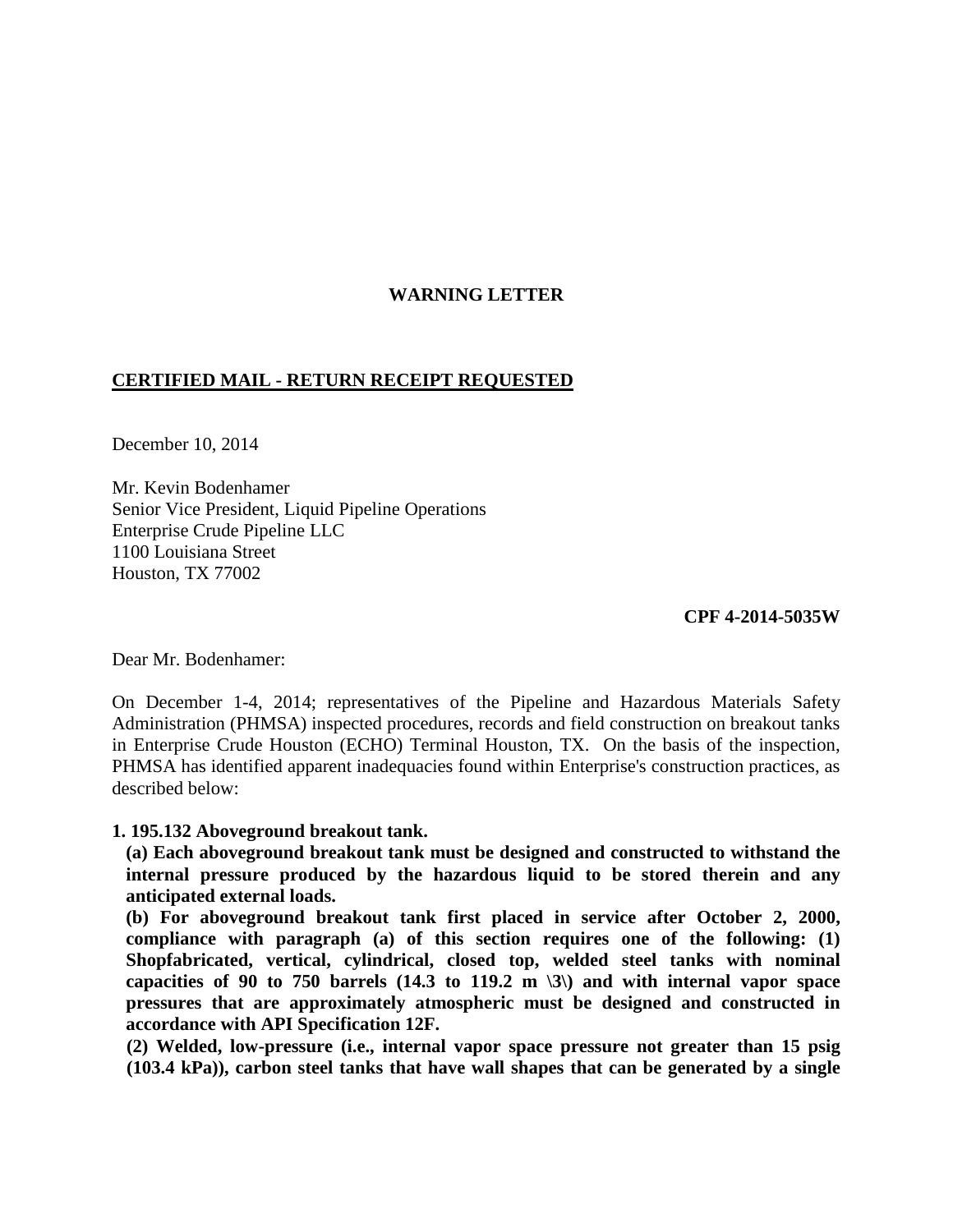**vertical axis of revolution must be designed and constructed in accordance with API Standard 620.** 

**(3) Vertical, cylindrical, welded steel tanks with internal pressures at the tank top approximating atmospheric pressures (i.e., internal vapor space pressures not greater than 2.5 psig (17.2 kPa), or not greater than the pressure developed by the weight of the tank roof) must be designed and constructed in accordance with API Standard 650.**

**(4) High pressure steel tanks (i.e., internal gas or vapor space pressures greater than 15 psig (103.4 kPa)) with a nominal capacity of 2000 gallons (7571 liters) or more of liquefied petroleum gas (LPG) must be designed and constructed in accordance with API Standard 2510.** 

Enterprise failed to achieve compliance with API-650 Section 5.7.4.3 and its own Engineering Standards and Specifications, STD.5600 Section 5.7.4.1, by welding name plate bracket assemblies to thickened, post weld heat treated (PWHT) shell inserts after they were installed into the shell of tanks 3901, 3902, 3903, 3904, 3905, and 3906. Small attachments are allowed to be welded to PWHT assemblies under API-650 Section 7.2.1.11, but the name plate assemblies were attached to the inserts by welding reinforcing plates that are approximately 4" wide by 8" long. These reinforcing plates do not fit the description of small attachments as described in API-650 Section 7.2.1.11. By welding the name plate assemblies to the inserts after heat treatment the inserts can no longer be considered thermally stress relieved as an assembly prior to installation into the tank shell, which is required by the aforementioned standards. Enterprise must discontinue the practice of welding of large attachments to thickened, post weld heat treated (PWHT) shell inserts and abide by the requirements of Part 195, API-650 and its own Engineering Standards and Specifications.

## **2. 195.132 Aboveground breakout tank.**

**(a) Each aboveground breakout tank must be designed and constructed to withstand the internal pressure produced by the hazardous liquid to be stored therein and any anticipated external loads.** 

**(b) For aboveground breakout tank first placed in service after October 2, 2000, compliance with paragraph (a) of this section requires one of the following: (1) Shopfabricated, vertical, cylindrical, closed top, welded steel tanks with nominal capacities of 90 to 750 barrels (14.3 to 119.2 m \3\) and with internal vapor space pressures that are approximately atmospheric must be designed and constructed in accordance with API Specification 12F.** 

**(2) Welded, low-pressure (i.e., internal vapor space pressure not greater than 15 psig (103.4 kPa)), carbon steel tanks that have wall shapes that can be generated by a single vertical axis of revolution must be designed and constructed in accordance with API Standard 620.** 

**(3) Vertical, cylindrical, welded steel tanks with internal pressures at the tank top approximating atmospheric pressures (i.e., internal vapor space pressures not greater than 2.5 psig (17.2 kPa), or not greater than the pressure developed by the weight of the tank roof) must be designed and constructed in accordance with API Standard 650.** 

**(4) High pressure steel tanks (i.e., internal gas or vapor space pressures greater than 15 psig (103.4 kPa)) with a nominal capacity of 2000 gallons (7571 liters) or more of liquefied**